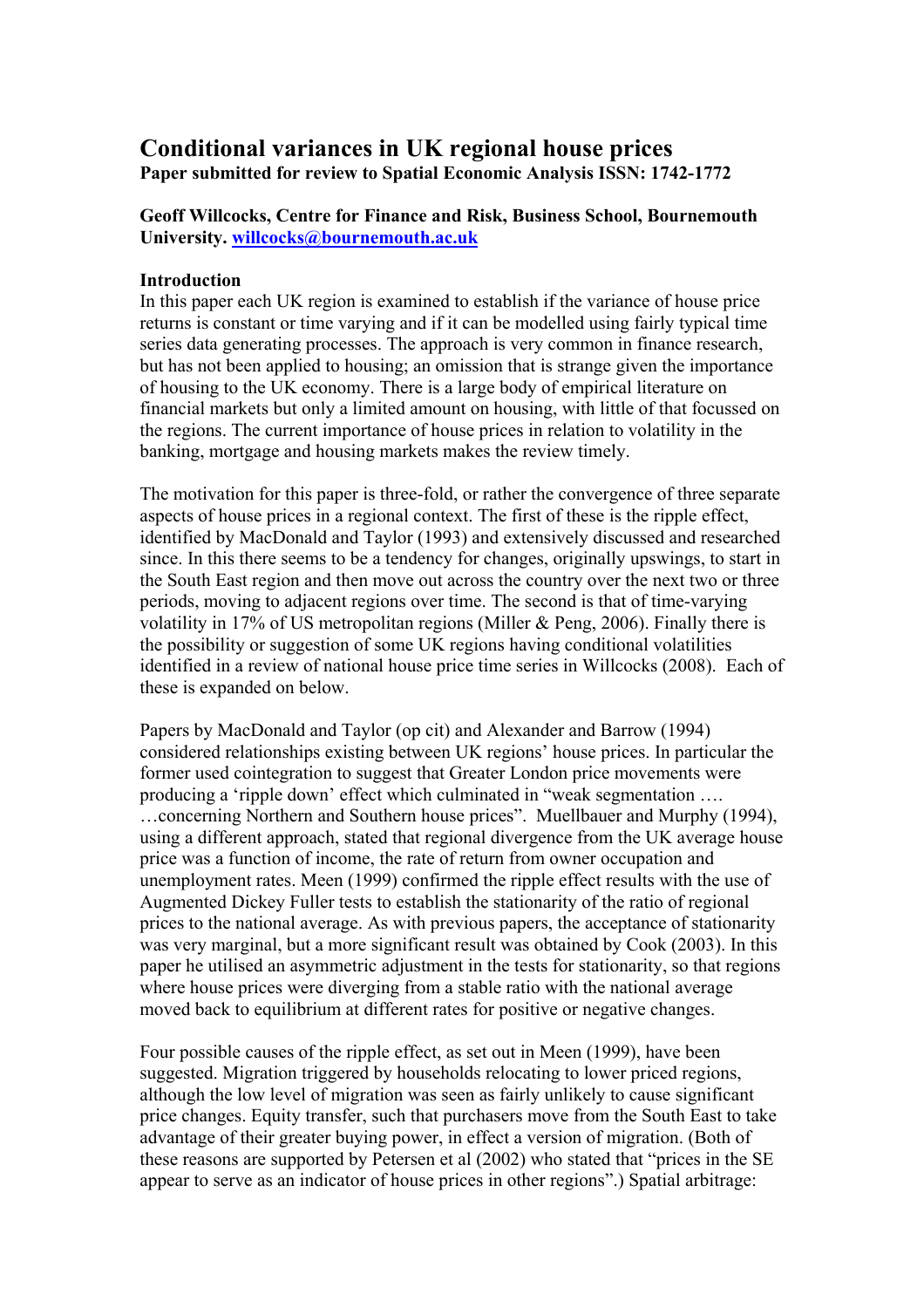whereby "if new information becomes available in one area, this information is transmitted first to contiguous areas". Finally spatial patterns in economic factors that determine house prices themselves following a ripple effect.

The second motivating factor is one of the results of Miller and Peng (2006) who used a panel VAR to examine house price volatility in US regions. In studying house prices in 277 metropolitan areas they set up heteroskedastic ARMA models and tested the unpredictable components for GARCH. Using 5% significance they identified a variety of areas, with no common economic or demographic attributes, that exhibited a (Generalised) Autoregressive Conditional Heteroskedastic structure. Using Granger causality they concluded that volatility causes future volatility and (to a less extent) income growth rate and that Gross Metropolitan Product growth rate causes volatility. There was no discussion on transmission of shocks between regions and no economic justification for the relationships, but the similarities between the US and UK housing markets warrant a British version of this analysis.

The third motivating factor is Willcocks (2008), where the UK house price return time series as a whole was described with a variety of ARMA data generating processes. The validity of each being confirmed or rejected using BDS tests for identical and independent distributions (iid) of the residuals from the mean process. Of the many time series formats tested, the only version giving iid residuals was that of EGARCH in mean. One of the conclusions was that perhaps conditional variance was a regional issue rather than systemic to the whole country.

#### **Data and Method**

Quarterly data on UK house price time series is obtained from the "Nationwide quarterly by region indices", fourth quarter 1973 to fourth quarter 2007, giving a total of 137 observations for each of the 13 regions. For differencing purposes they are converted to natural logarithms (LN) with the return based on equation 1.

$$
R_{ti} = LN(I_{ti}) - LN(I_{t-1i})
$$
\n<sup>(1)</sup>

where  $R_{ti}$  is the log return in quarter t for region i and  $I_{ti}$  is the index value in quarter t for region i. The returns are not smoothed as this could hide the impact of volatility changes between regions over adjacent time periods. Similarly, the values are not adjusted for inflation or a risk premium.

House price indices are well known for issues surrounding their validity or appropriateness. The non-fungible nature of housing, the various 'prices' involved in the transaction process, the protracted period of the transaction and the different governmental and commercial index providers give rise to a range of conceptual issues. For the purpose of this paper, the pragmatic approach was to select an index that gave regional data for as long a period as possible, due to the data requirements of autoregressive conditional heteroskedastic analysis. Government indices are available for the longest periods, but changes in regional boundaries invalidated their use in regional analysis, so Nationwide was selected as it maximised the number of data points.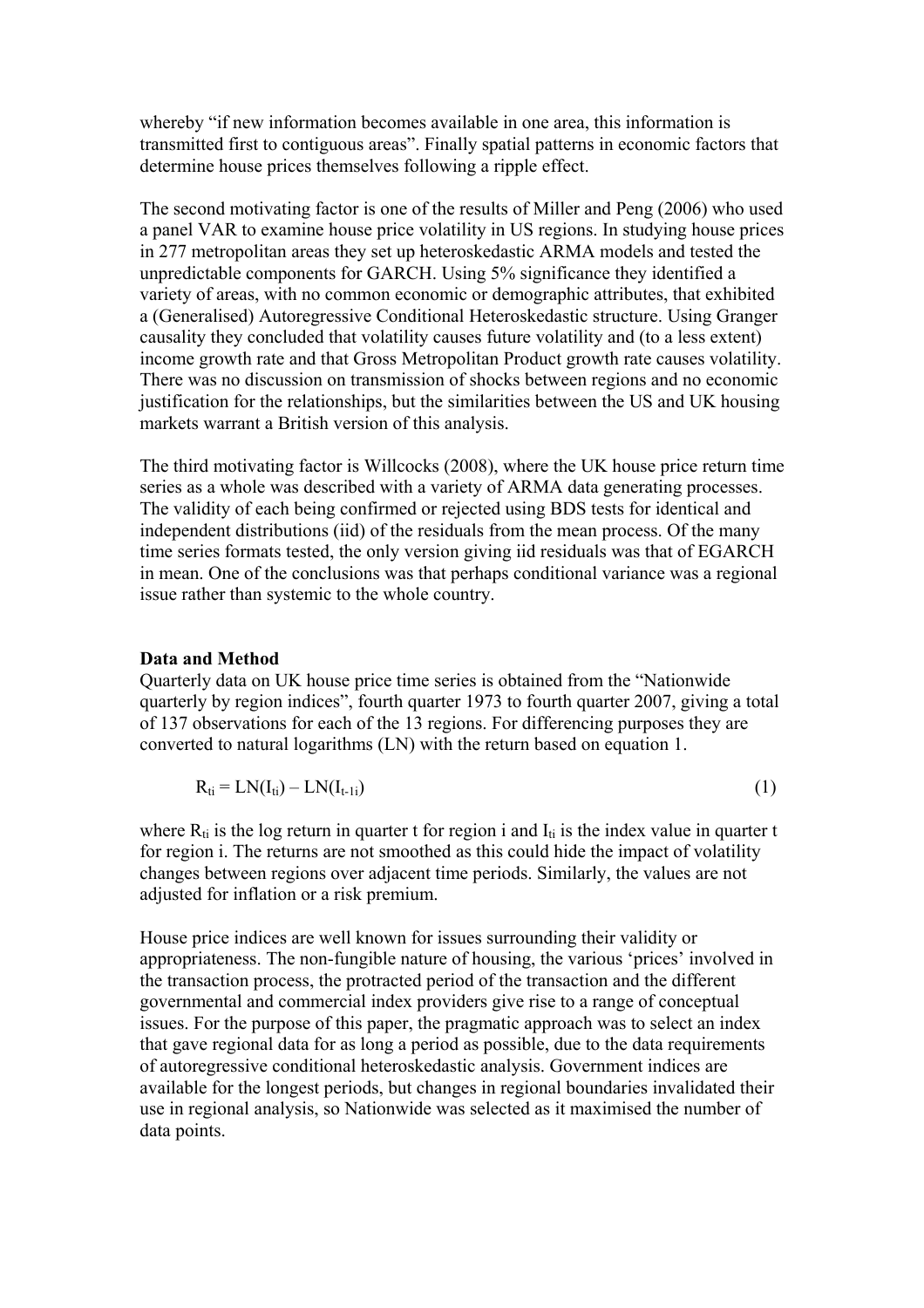The first stage of this (positivist) analysis follows the approach of Miller and Peng (op cit), where they assumed that for the American regional markets "investors use an ARMA model…to form their expectations". Consequently each region is modelled in this format, using information criteria to select the appropriate regional lag structure on the basis that expectations in the various metropolitan areas are heterogeneous. The residuals from these are tested for existence of ARCH and the results form two groups: those regions where the test results indicate a linear structure with constant variance (equivalent to the 83% of the US regions); and the set of regions with an indication of conditional variance. The second stage is to focus on the non-constant variance group and to use the ARMA process to create a set of new time series of the conditional variances. Residuals are then tested for iid via the BDS test to ensure that 'there is nothing else there'. The derived conditional variances in effect form the basic data for subsequent analysis. The final stage is to identify time series processes that successfully describe the conditional variances.

It should be noted that the analysis can suffer from two particular methodological flaws: sample size and the combination of ARCH and BDS tests. Selection of the Nationwide index gives a sample size of 137 quarterly observations for each of the 13 UK regions: not only is GARCH more applicable to high frequency data (monthly regional series exist but for fewer observations), but also it is best suited to data sets of at least 250 observations. Hwang and Pereira (2006) suggest that with small samples there is a tendency for negative parameter bias, so any conclusions should be tempered with caution as positive but non-significant parameters may suffer from this reduction and could in fact be significant. Similarly, small negative parameters may have been made significant due to the bias. The use of BDS tests when GARCH is used to cope with non-linearity was discussed by Brooks and Heravi (1999) with the concern that existence of GARCH can produce incorrect results in the BDS test. Caporale et al (2005) combined both of these problems by showing that small samples can distort the BDS test. These factors cast doubt on the validity of any strong conclusions, but are offset, albeit to a limited extent, by Fernandes et al (no date) who suggest that in small samples of non-linear structures two of the biases work in opposite directions and can cancel each other out.

## **Analysis**

## *Descriptive statistics*

Basic descriptive statistics are given in Table 1. All quarterly mean returns are in the range 2.05% (Yorkshire & Humberside) to 2.46% (Northern Ireland). The highest regional standard deviation is 3.59% in East Anglia and lowest is 2.67% in Scotland. Based on the Jarque-Bera test (Jarque and Bera, 1980, 1987), at 5% significance there are five regions where their returns are normally distributed whilst the remaining eight plus the UK as a whole reject the null of normality. Tests show with a probability of 0.9997 that the null of equal means cannot be rejected, whilst Bartlett's test, with a probability of 0.0003, rejects strongly the null of equality between variances.

| Table 1: Descriptive statistics of regional log returns |                                               |  |  |  |  |
|---------------------------------------------------------|-----------------------------------------------|--|--|--|--|
| Region                                                  | Jarque-Bera<br><b>Standard</b><br>Mean return |  |  |  |  |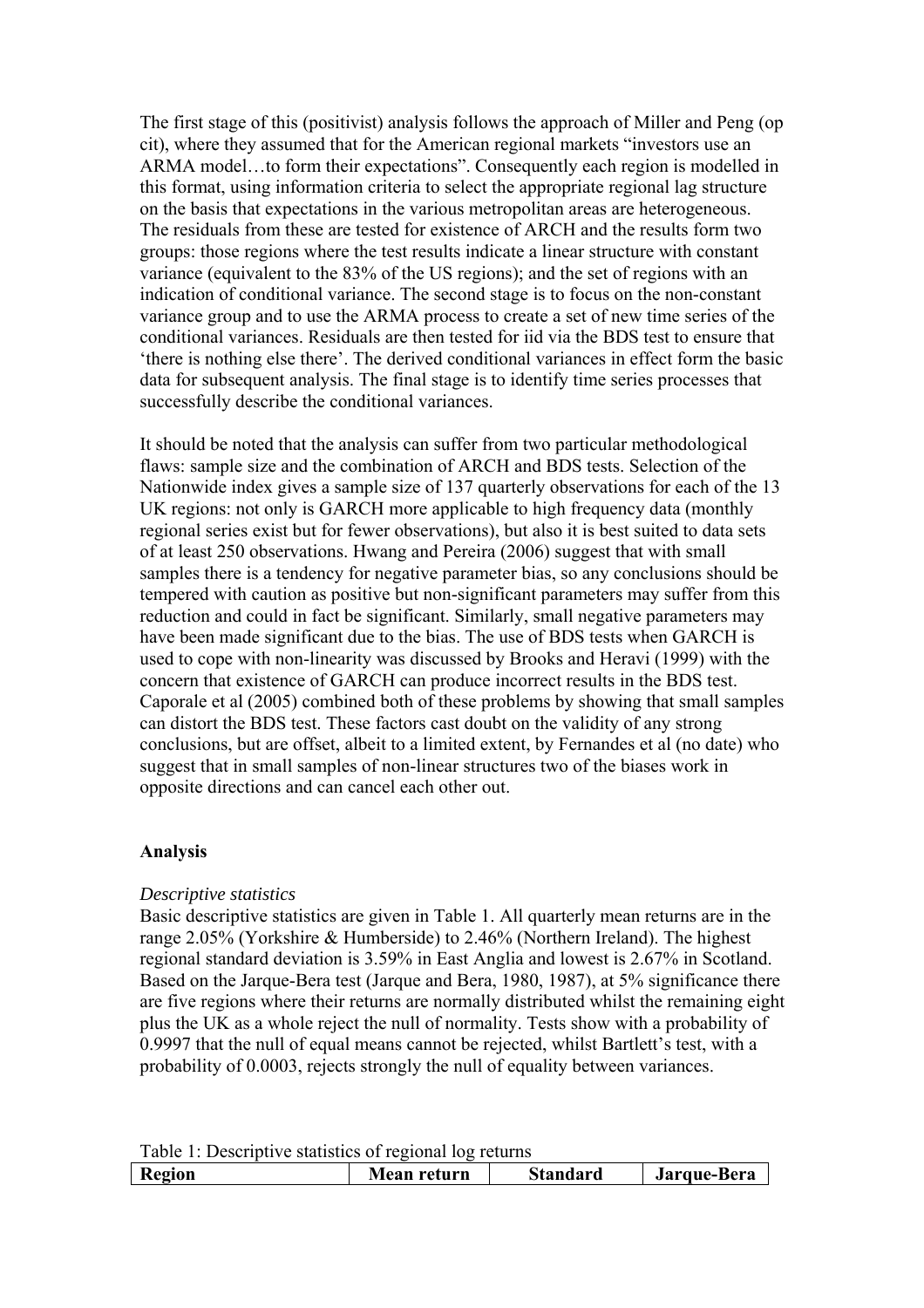|                         |          | deviation | test      |
|-------------------------|----------|-----------|-----------|
| East Anglia             | 0.021400 | 0.035894  | 12.42008* |
| East Midlands           | 0.021237 | 0.031437  | 45.19623* |
| London                  | 0.023257 | 0.031693  | 0.680289  |
| North                   | 0.020948 | 0.034784  | 1.269981  |
| Northern Ireland        | 0.024573 | 0.035033  | 2.625725  |
| North West              | 0.021968 | 0.027936  | 9.698772* |
| Outer Metropolitan      | 0.022082 | 0.029591  | 3.872780  |
| <b>Outer South East</b> | 0.021907 | 0.032004  | 1.878708  |
| Scotland                | 0.020767 | 0.026709  | 8.494153* |
| South West              | 0.022435 | 0.031713  | 48.28500* |
| Wales                   | 0.020964 | 0.032742  | 22.41807* |
| West Midlands           | 0.021071 | 0.032143  | 93.55457* |
| Yorkshire & Humberside  | 0.020503 | 0.034684  | 8.833971* |
| <b>UK</b>               | 0.021586 | 0.025023  | 7.835281* |

\*significant at 5%

All of the series were tested for stationarity using Augmented Dicky Fuller tests, with heterogeneous lags based on the significant autocorrelations for each series. None rejected the null of a unit root in levels (statistics not shown here) but all were stationary when first differenced. This result is in line with other house price index research papers. Table 2 shows the results of the first difference tests, indicating that various series required an intercept and/or trend or neither.

| <b>Region</b>           | Lag            | Trend &    | Intercept  | <b>Neither</b> |
|-------------------------|----------------|------------|------------|----------------|
|                         |                | Intercept  |            |                |
| East Anglia             | $\overline{4}$ | $-3.1868$  | $-3.1605*$ | $-2.4036*$     |
| East Midlands           | 4              | $-3.5105*$ | $-3.4772*$ | $-2.4935*$     |
| London                  | 7              | $-2.9765$  | $-2.9598*$ | $-1.9860*$     |
| North                   | 3              | $-3.8307*$ | $-3.8018*$ | 2.7359         |
| Northern Ireland        | 4              | $-2.9766$  | $-2.8949*$ | $-1.8165$      |
| North West              | 4              | $-3.3323$  | $-3.3059*$ | $-2.2853*$     |
| Outer Metropolitan      | 5              | $-3.6593*$ | $-3.6008*$ | $-2.5413*$     |
| <b>Outer South East</b> | 5              | $-3.8737*$ | $-3.8478*$ | $-2.8055*$     |
| Scotland                | 4              | $-3.8198*$ | $-3.7861*$ | $-2.2172*$     |
| South West              | 4              | $-3.7377*$ | $-3.7162*$ | $-2.6504*$     |
| Wales                   | 3              | $-4.1730*$ | $-4.1808*$ | $-3.1260*$     |
| West Midlands           | 4              | $-3.2154$  | $-3.1920*$ | $-2.2765*$     |
| Yorkshire & Humberside  | $\overline{2}$ | $-4.6011*$ | $-4.6011*$ | $-3.6436$      |
| <b>UK</b>               | 4              | $-3.7243*$ | $-3.7004*$ | $-2.4257*$     |

Table 2: ADF tests on first differenced series

\* significant at 5%

Each of the 13 stationary return series is now modelled by an autoregressive moving average data generating process with Akaike's information criteria used to identify the appropriate lags in the  $ARMA(p,q)$  structure. The typical structure is shown in equation 2.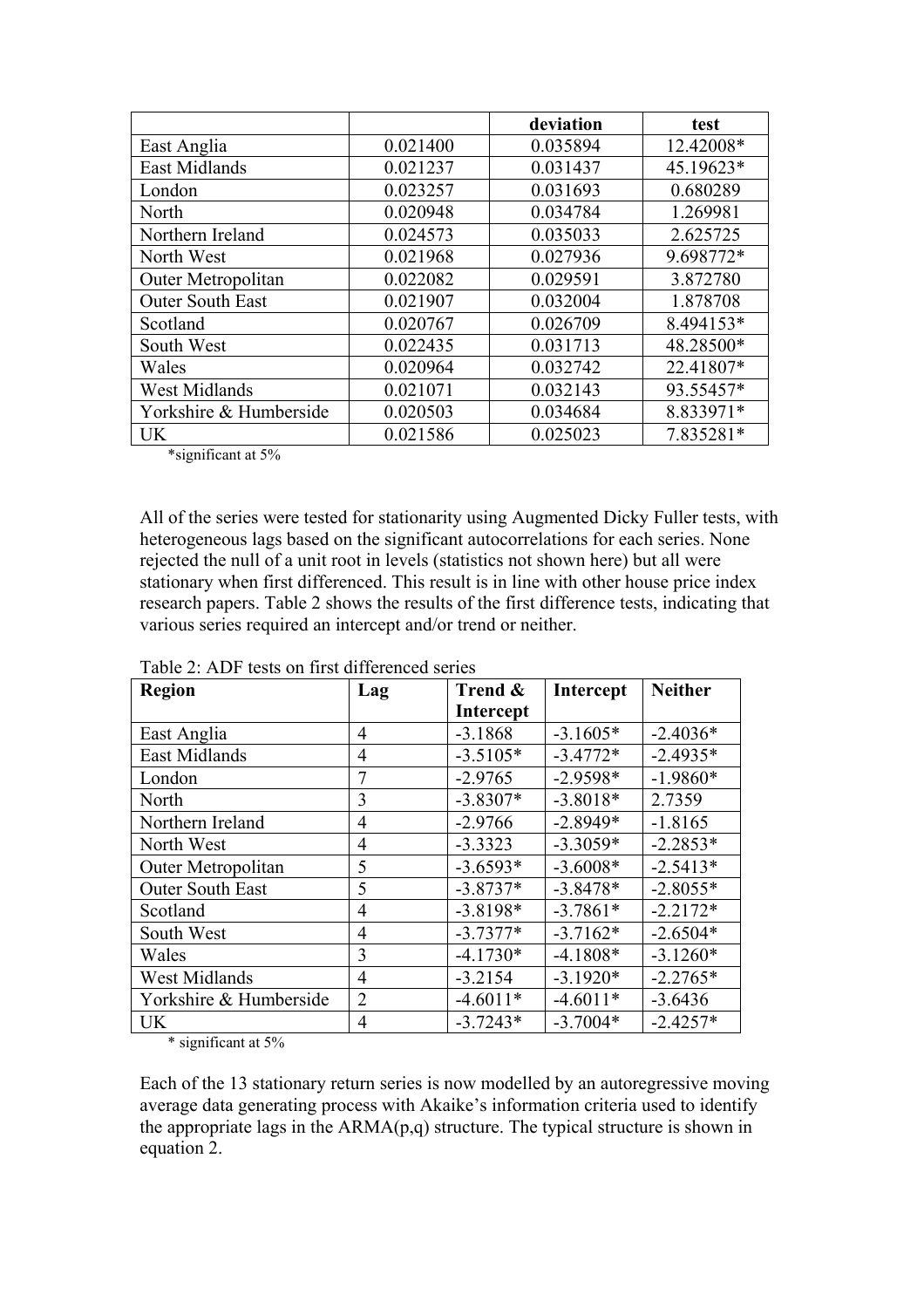$$
R_{t,i} = \mu + \varphi_1 R_{t-1,i} + ... + \varphi_p R_{t-p,i} + u_{t,i} + \theta_1 u_{t-1,i} + ... \theta_q u_{t-q,i}
$$
(2)

For every region, the residuals are tested for evidence of AutoRegressive Conditional Heteroskedasticity with one lag (the most common in finance). The results are shown in Table 3.

| <b>Region</b>           | <b>ARMA</b> | <b>F</b> statistic | $nR^2$    | <b>ARCH?</b> |
|-------------------------|-------------|--------------------|-----------|--------------|
|                         | (p,q)       |                    |           |              |
| East Anglia             | 5,6         | 0.693885           | 0.700928  | no           |
| <b>East Midlands</b>    | 1,2         | 12.58484*          | 11.66352* | yes          |
| London                  | 5,3         | 0.480617           | 0.486300  | no           |
| North                   | 5,1         | 1.672660           | 1.676882  | no           |
| Northern Ireland        | 4,3         | 18.63321*          | 16.53389* | yes          |
| North West              | 6,4         | 0.051037           | 0.051820  | no           |
| Outer Metropolitan      | 3,5         | 3.735519           | 3.687043  | no           |
| <b>Outer South East</b> | 3,2         | 18.52888*          | 16.46692* | yes          |
| Scotland                | 3,3         | 0.086934           | 0.088212  | no           |
| South West              | 4,3         | 37.45664*          | 29.47807* | yes          |
| Wales                   | 3,1         | 23.65196*          | 20.31903* | yes          |
| West Midlands           | 4,3         | 21.05540*          | 18.38159* | yes          |
| Yorkshire & Humberside  | 0,4         | 12.27488*          | 11.40671* | yes          |

Table 3: ARCH tests by region

\* significant at 5%

The results show that seven regions reject the null of no ARCH and can be viewed as having a conditional variance. The remaining six regions are assumed to have a constant variance.

#### *Conditional variances by region*

The seven regions where their residuals from the ARMA formats show evidence of ARCH are now re-modelled using their original ARMA mean process combined with Exponential GARCH in mean (based on standard deviation). Use of E GARCH allows an asymmetric component to be identified and removes the requirement to artificially set non-negative constraints. The generic formats for the mean process and conditional variance are set out in Equation 3.

$$
R_t = ARMA(p,q) + \sigma_t + \varepsilon_t
$$
\n
$$
\log \sigma_{t}^2 = \omega + \alpha |\varepsilon_{t-1}/\sigma_{t-1}| + \gamma (\varepsilon_{t-1}/\sigma_{t-1}) + \beta \log \sigma_{t-1}^2
$$
\n(3.1)

To ensure the regions' data generating processes are appropriate, each set of standardised residuals from this process is tested for an independent identical distribution (iid) via the BDS test (based on 6 dimensions and a correlation integral of 0.7). The tests indicate that there is "nothing else there" for five of the regions, but reject the null of iid for East Midlands and West Midlands. These are re-run with basic GARCH and Threshold GARCH but still reject the null of iid, thus any consideration of relationships involving these two must be treated with some scepticism as they are not fully explained.

Table 4A Coefficients for EGARCH mean process and BDS statistics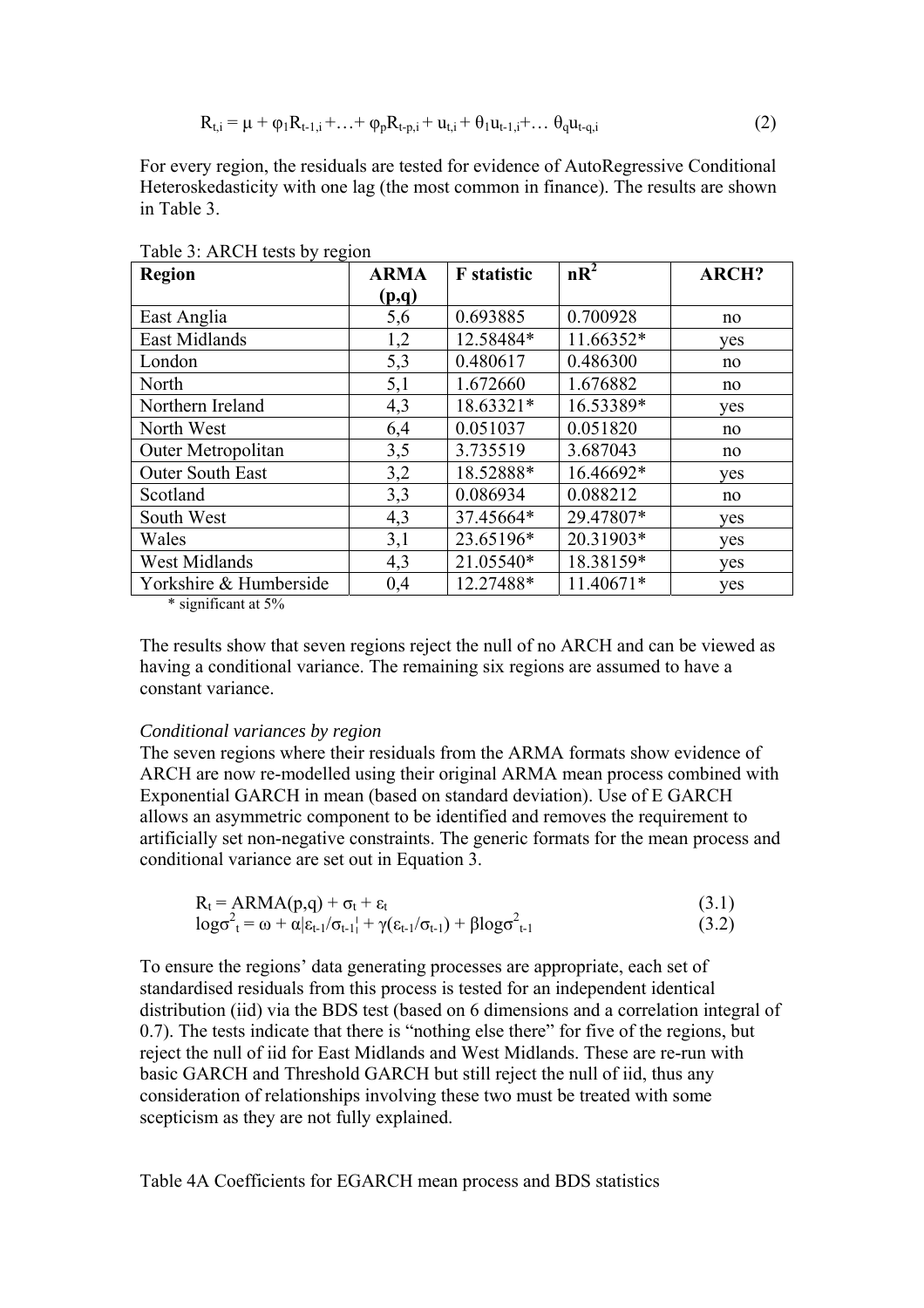| Region     | In mean     |                | BDS test Z statistic, Dimension |            |          |            |  |
|------------|-------------|----------------|---------------------------------|------------|----------|------------|--|
|            | coefficient | $\overline{2}$ | 3                               | 4          |          | 6          |  |
| E Midlands | 42.487      | 12.0941*       | 12.5632*                        | 13.0740*   | 13.8001* | 14.8060*   |  |
| N Ireland  | 0.042148    | $-1.18143$     | $-1.35181$                      | $-0.46642$ | 0.00714  | $-0.59710$ |  |
| Outer SE   | 0.215201    | 1.01124        | 0.77428                         | 1.30316    | 1.93382  | 1.67247    |  |
| South West | 0.710021    | 1.83320        | 1.57657                         | 1.49188    | 1.42464  | 1.61582    |  |
| Wales      | 1.071670    | 1.00824        | 0.50423                         | 1.61038    | 2.31395  | 2.48814    |  |
| W Midlands | 2.590161*   | 3.95229*       | 4.53522*                        | 4.75314*   | 5.10568* | 5.13875*   |  |
| York Hside | $0.791406*$ | 0.38406        | 0.54131                         | 0.85337    | 0.97235  | 1.27654    |  |

\* significant at 5%

Table 4B Coefficients for EGARCH variance regression

| <b>Region</b> | <b>Variance coefficients</b> |             |                           |               |  |  |
|---------------|------------------------------|-------------|---------------------------|---------------|--|--|
|               | Constant                     | ARCH!       | <b>ARCH</b>               | <b>EGARCH</b> |  |  |
|               | $\omega$                     | $\alpha$    | $\boldsymbol{\mathsf{v}}$ |               |  |  |
| East Midlands | $-5.322598*$                 | $-0.002780$ | 0.015020                  | 0.276545      |  |  |
| N Ireland     | $-3.673590*$                 | 1.377899*   | 0.247607                  | 0.640290*     |  |  |
| Outer SE      | $-5.882937*$                 | $0.753627*$ | $-0.095120$               | 0.322041      |  |  |
| South West    | $-5.796411*$                 | 0.599018*   | 0.091072                  | 0.310311      |  |  |
| Wales         | $-3.822461*$                 | 0.510048*   | 0.126008                  | 0.532180*     |  |  |
| W Midlands    | $-7.501809*$                 | 0.467694*   | $-0.033823$               | 0.044070      |  |  |
| York & Hside  | $-3.723134*$                 | $0.682236*$ | $-0.062678$               | $0.560335*$   |  |  |

\* significant at 5%

There are a variety of initial observations on these results set out in Table 4. Two of the seven mean equations' data generating processes (West Midlands and Yorkshire & Humberside) have the conditional standard deviation's coefficient as significant at 5%. All seven have a significant constant in the conditional variance regression, but East Midlands has no significant other coefficients. The other six all have significant coefficients for the modulus coefficient  $\alpha$  and no significance for the leverage effect γ. Northern Ireland, Wales and Yorkshire & Humberside have significant coefficients for the autoregressive "generalised" coefficient of the variance. A new set of series of conditional variances is now generated for these seven regions using the coefficients from Table 4 above. These form the basis for subsequent analysis.

## *Analysis of conditional variances*

Table 5 shows the results of ADF tests on the seven conditional variances series. The conditional variance series are all stationary. (Although the statistics are not shown here, it is worth noting that the original attempt to generate conditional variances utilised Threshold GARCH rather than E GARCH. In this format several of the conditional variance series were either mis-specified and failed to produce a statistic or had a unit root.)

| <b>Region</b>           | <b>Test statistic</b> | <b>Comment</b> |  |  |  |
|-------------------------|-----------------------|----------------|--|--|--|
| East Midlands           | $-9.161612*$          | Stationary     |  |  |  |
| Northern Ireland        | $-3.992643*$          | Stationary     |  |  |  |
| <b>Outer South East</b> | $-4.309758*$          | Stationary     |  |  |  |
| South West              | $-3.540981*$          | Stationary     |  |  |  |

Table  $5:$  ADF(4) with intercept tests on conditional variances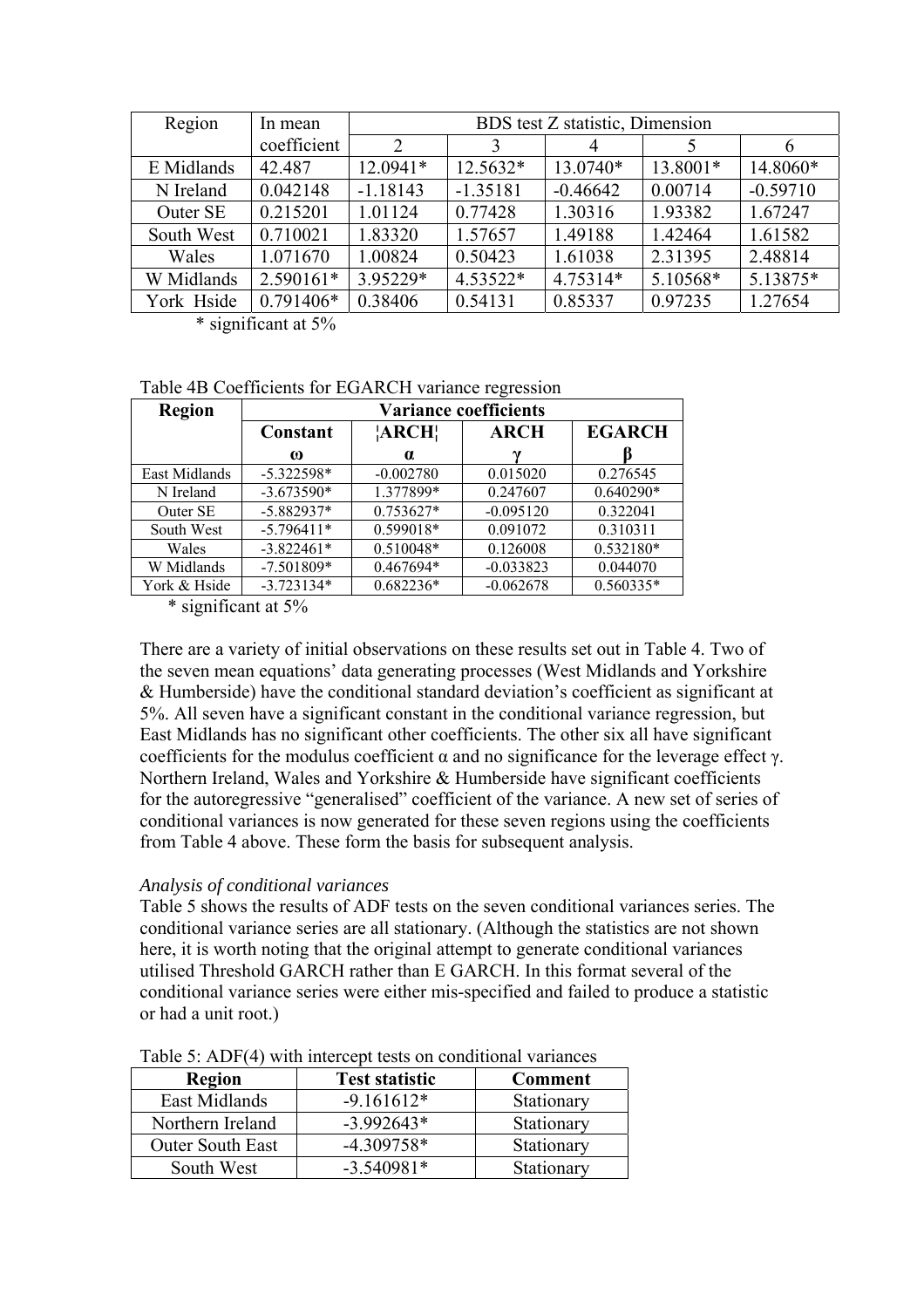| Wales          | $-3.582514*$ | Stationary |
|----------------|--------------|------------|
| West Midlands  | $-4.154742*$ | Stationary |
| Yorks & H'side | $-3.572131*$ | Stationary |
|                |              |            |

<sup>\*</sup> significant at 5%

Contemporaneous correlation of the seven conditional variances set out in Table 6 shows a variety of pairwise coefficients. The most significant correlations are between Outer South East with the South West, Wales and Yorkshire & Humberside, the South West with Wales and Yorkshire & Humberside and Wales with Yorkshire & Humberside. At a slightly lower but still significant level is East Midlands with both Wales and Yorkshire & Humberside. West Midland's correlation with Yorkshire & Humberside is only significant at 10%. These correlations continued for up to four lags. There was no significant contemporaneous, lead or lagged correlation for Northern Ireland.

|            | EM  | NI         | <b>OSE</b> | <b>SW</b>  | W          | <b>WM</b>  | YH         |
|------------|-----|------------|------------|------------|------------|------------|------------|
| EM         | 1.0 | $-0.00404$ | 0.09053    | 0.10102    | $0.19687*$ | $-0.06334$ | $0.21285*$ |
| <b>NI</b>  |     | 1.0        | 0.071751   | $-0.01120$ | 0.08592    | 0.01495    | 0.03424    |
| <b>OSE</b> |     |            | 1.0        | $0.45180*$ | $0.61667*$ | 0.13958    | $0.30745*$ |
| <b>SW</b>  |     |            |            | 1.0        | $0.50311*$ | 0.12257    | $0.38357*$ |
| W          |     |            |            |            | 1.0        | 0.07760    | 0.49027*   |
| WM         |     |            |            |            |            | 1.0        | 0.19051    |
| YH         |     |            |            |            |            |            | 1.0        |

Table 6: Pairwise correlation coefficients for conditional variances

\* significant at 5%

With no region having a conditional variance with a unit root there can be no consideration of cointegration. The seven regions can however be analysed by a vector autoregressive process (VAR). Two different information criteria (Schwarz and Hannan-Quinn) both suggest a lag of one and the basic structure is therefore assumed to be a constant plus a one lag autoregressive process across all seven variables. Results from this VAR produce diagnostic statistics indicating that this structure is mis-specified and consequently of limited use; showing high levels of autocorrelation, heteroskedasticity and serial correlation. The Akaike, LR test statistic and the Final Prediction error information criteria alternatively suggest a lag structure of three and in this format the diagnostics indicate a higher degree of specification. In particular, at 5% significance, there is no autocorrelation, no residual serial correlation and no residual heteroskedasticity. There is evidence of lack of normality in the residuals, but this is to be expected with the GARCH structure used to generate the series. Results are set out below, with only those parameters (and their t statistics) significant at 5% shown. For ease of interpretation the variables EM et al are the conditional variances for that region at time t and EM(1) for time t-1.

Equations 4.1 to 4.7 Conditional Variances VAR coefficients [t statistics]

EM=0.000131+0.360858EM(1)+0.225197EM(2)+0.196459EM(3)-0.013489SW(3) [8.32993] [3.74138] [2.34280] [2.40500] [-2.74377]

 $NI = 0.208095NI(1) + 0.497154NI(2)$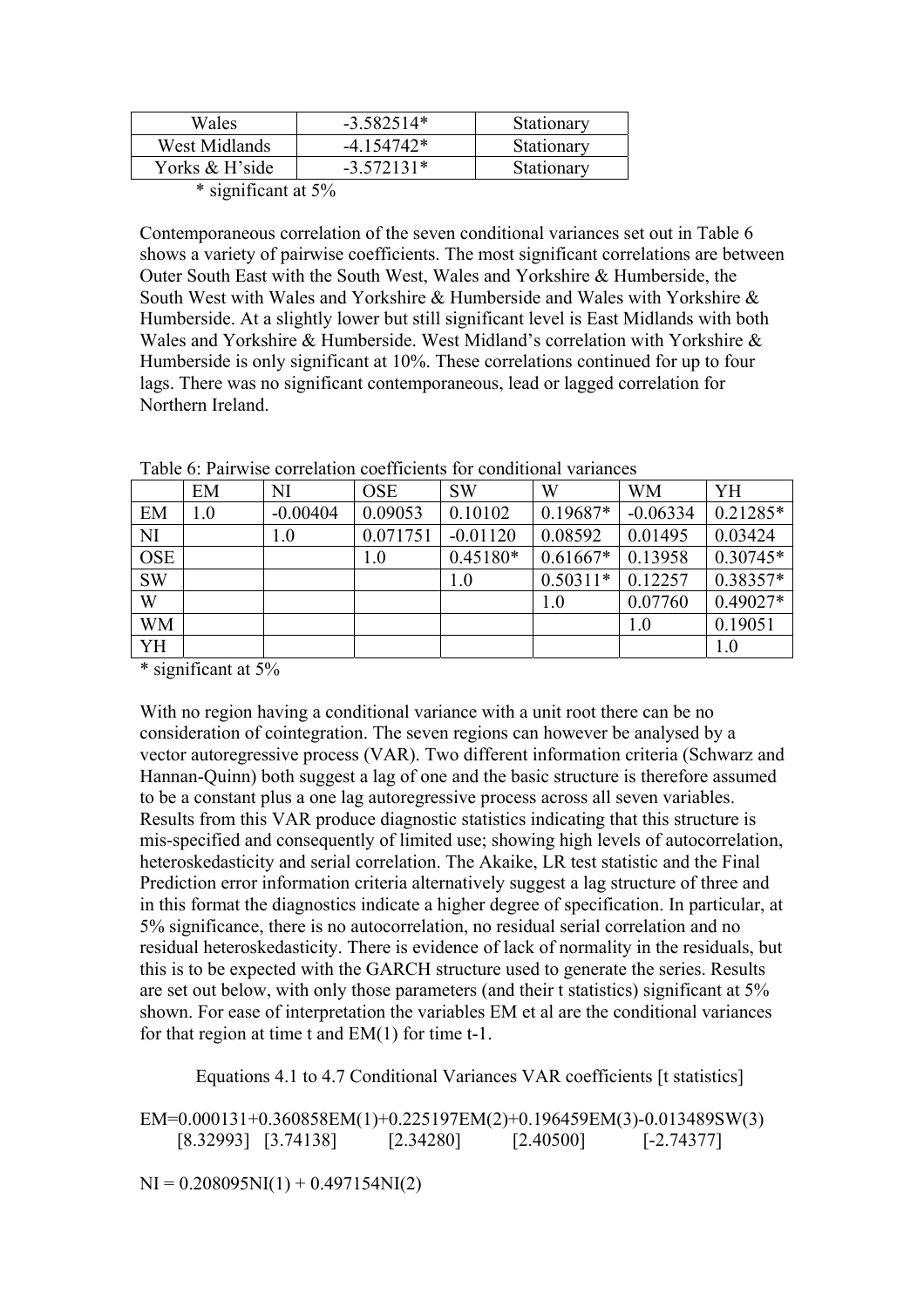$[2.13175]$   $[5.76894]$ 

 $OSE = 0.255162OSE(2) + 0.482890SW(3) - 0.141098WM(2)$  $[2.25205]$   $[3.36116]$   $[-2.16217]$  $SW = 0.140935OSE(2) + 0.133377OSE(3) + 0.121114YH(1)$  $[1.81515]$   $[1.67847]$   $[3.10186]$  $W = 0.271761OSE(2) + 0.290124W(1) -0.335170W(2) + 0.205700W(3)$ [2.88861] [2.50749] [-2.86473] [1.77700]  $WM = 0.002545 + 0.476221SW(3) - 0.197264WM(1)$ [3.90403] [2.33428] [-2.01933]  $YH = 7.199600EM(3) + 0.730148OSE(3) + 0.434462YH(1) + 0.176239YH(3)$  $[1.80872]$   $[3.77617]$   $[4.57286]$   $[1.75268]$ 

Initial observations on the VAR are that East Midlands (EM) has the highest adjusted  $R<sup>2</sup>$  at 0.9577 and is chiefly autoregressive, although there is a low but significant link to the South West running with a lag of three quarters. Northern Ireland has a modest  $R<sup>2</sup>$  of 0.1833 and is solely based on its own prior values. Outer South East is partly autoregressive but is also linked with both the South West and West Midlands. Adjusted  $R^2$  is very low at 0.0884 suggesting that other exogenous factors are more important. South West has obvious links with the Outer South East and a three quarters lag with Yorkshire & Humberside, its  $r^2$  is 0.1871, a fairly low value similar to that of Northern Ireland. Wales is predominantly autoregressive but also has a link to the Outer South East and has an R2 of 0.2894. West Midland's R2 is 0.0368, suggesting the regression is of virtually no use. Finally, Yorkshire & Humberside has not insignificant autoregression combined with lagged links to East Midlands and the Outer South East and an R2 of 0.3218.

## **Discussion**

Time series analysis is generally seen as a-theoretical so any discussion or interpretation of these results is limited, an issue that is exacerbated by the inclusion of ARCH, in itself also a-theoretic. Despite this, certain limited observations can be made; commencing with a UK/USA comparison. Miller and Peng (2006) identified 17% of US metropolitan regions where there was a conditional variance, a result that is mirrored in this study for the UK market, albeit at a greater scale, with over 50% of the regions showing some evidence. Structural analysis of housing markets has over the years identified similarities between the US and UK, perhaps best exemplified by Mean (2002) who concluded that "the similarities are more striking than the differences". The results obtained here support this conclusion in that the mix of constant and time-varying variances is evident in both markets.

This raises the second area of interest, namely are they just single national markets? Much research on US housing supports the hypothesis that it is not a single market but a series of subnational spatially adjacent markets. Regional analysis within the UK has tended to focus on the ripple effect rather than structural models, so the existence of regional differences in conditional variances shown here supports the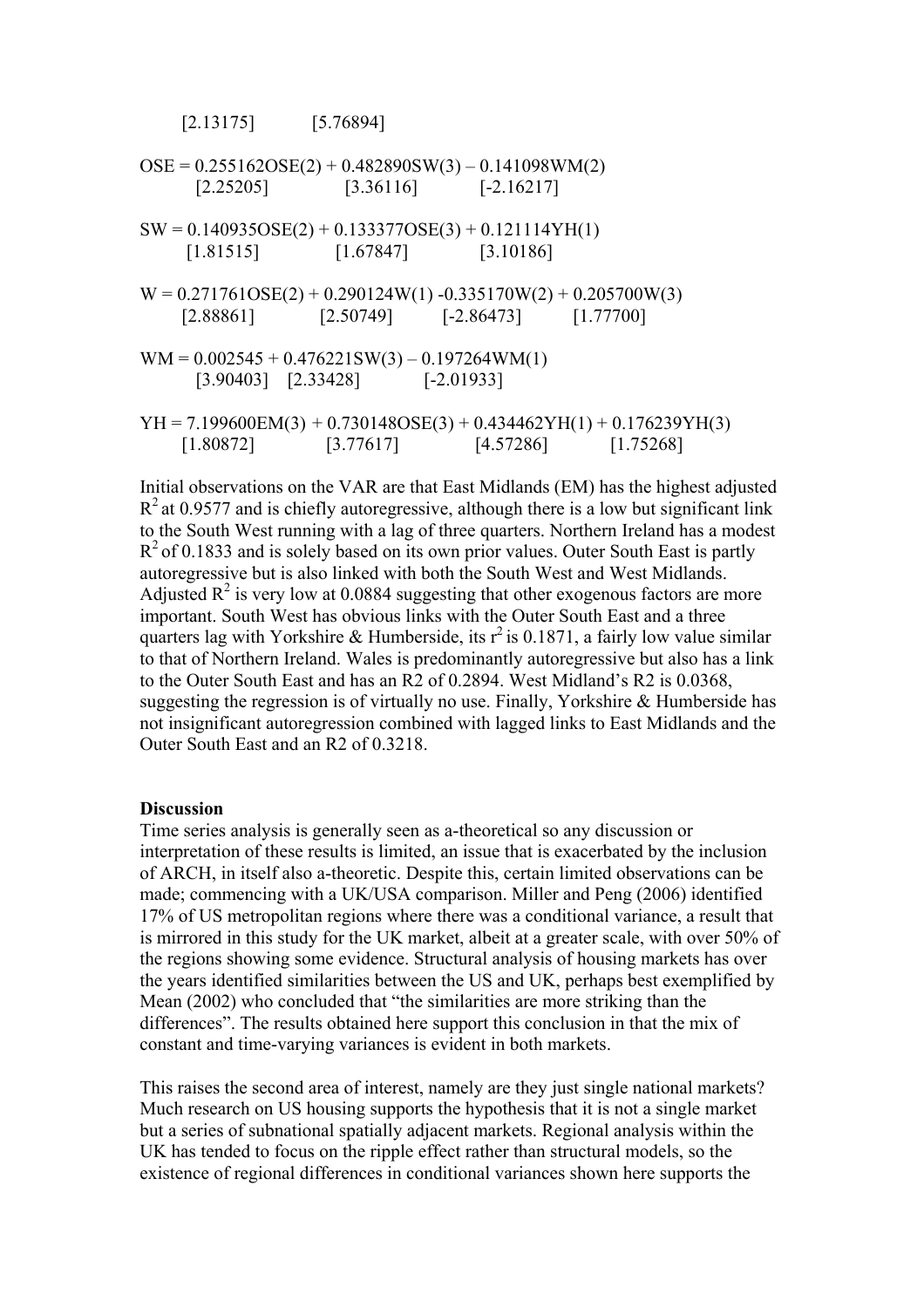need to give greater consideration to the UK also being a set of subnational regions. It is not suggested that each of the Nationwide's sub-indices identifies a unique market, rather that there seems to be a small number of groups that may be considered as markets in their own right. For instance, within the six regions where the variance is constant, they form two groups where the three regions in each group are spatially adjacent. Firstly there is Northern England, North West England and Scotland; a grouping that possibly supports the concept of a north / south divide. Secondly there is London, Outer Metropolitan and East Anglia. TEST = SDEVS

Within the seven regions with conditional variances, Northern Ireland stands out as having no significant link with the other regions. The estimated process is solely autoregressive. If adjacent regions are important to conditional variances, then it may be the case that Northern Ireland is more influenced by the Republic of Ireland rather than other UK regions.

The remaining six regions are less clear. The VAR results set out in equation 4 show that each of these six has strong autoregressive components; in particular East Midlands, Wales and to a slightly lesser extent Yorkshire & Humberside. The two most frequent independent regions are Outer South East and South West, with both of these depending on lagged values of each other. A possible conclusion could be to group these two spatially adjacent regions together as a single meta region in the south. The other four remaining regions all have an autoregressive component and part of this meta region as an independent variable with only Yorkshire and Humberside linked elsewhere, in particular to the adjacent East Midlands. Thus the UK could be seen as comprising a variety of housing markets: Scotland and the north; greater London and East Anglia; the south; Northern Ireland and central England and Wales.

The third aspect to consider is that of asymmetries, as evidenced by the need to use a non-symmetrical GARCH process in Willcocks (2008). Asymmetries have long been identified in various models of the UK market. For instance Cook (2003) uses asymmetric unit root tests and finds that speed of movement towards equilibrium in certain regions depends on whether it is upwards or downwards. He concludes that "the failure of previous studies to detect convergence is due to significant asymmetry in the convergence process". Unfortunately there is not a close match between his asymmetric regions and the results in this paper: in fact it is interesting that (from Table 4B above) none of the seven E GARCH conditional variance processes has the asymmetry (or leverage) coefficient as significant at 5%. The results (set out in Table 4B above) do however indicate that a shock or innovation to a region's return as in equation 3A will generate a large error which in turn will increase the conditional variance in the next period. This is most pronounced in Northern Ireland where the ARCH coefficient is greater than one and is insignificant only in the East Midlands. Whether this innovation "echoes" over several periods depends on the Generalised ARCH coefficient  $\beta$ , where it can be seen that this is largest for (yet again) Northern Ireland and only significant for this plus Wales and Yorkshire & Humberside.

The fourth and perhaps most important question is why some regions have a conditional variance whilst others have a constant one. Economic models of the UK market tend to use independent variables such as inflation, interest rates, credit market constraints, population, consumption, disposable income, house prices and tax. Any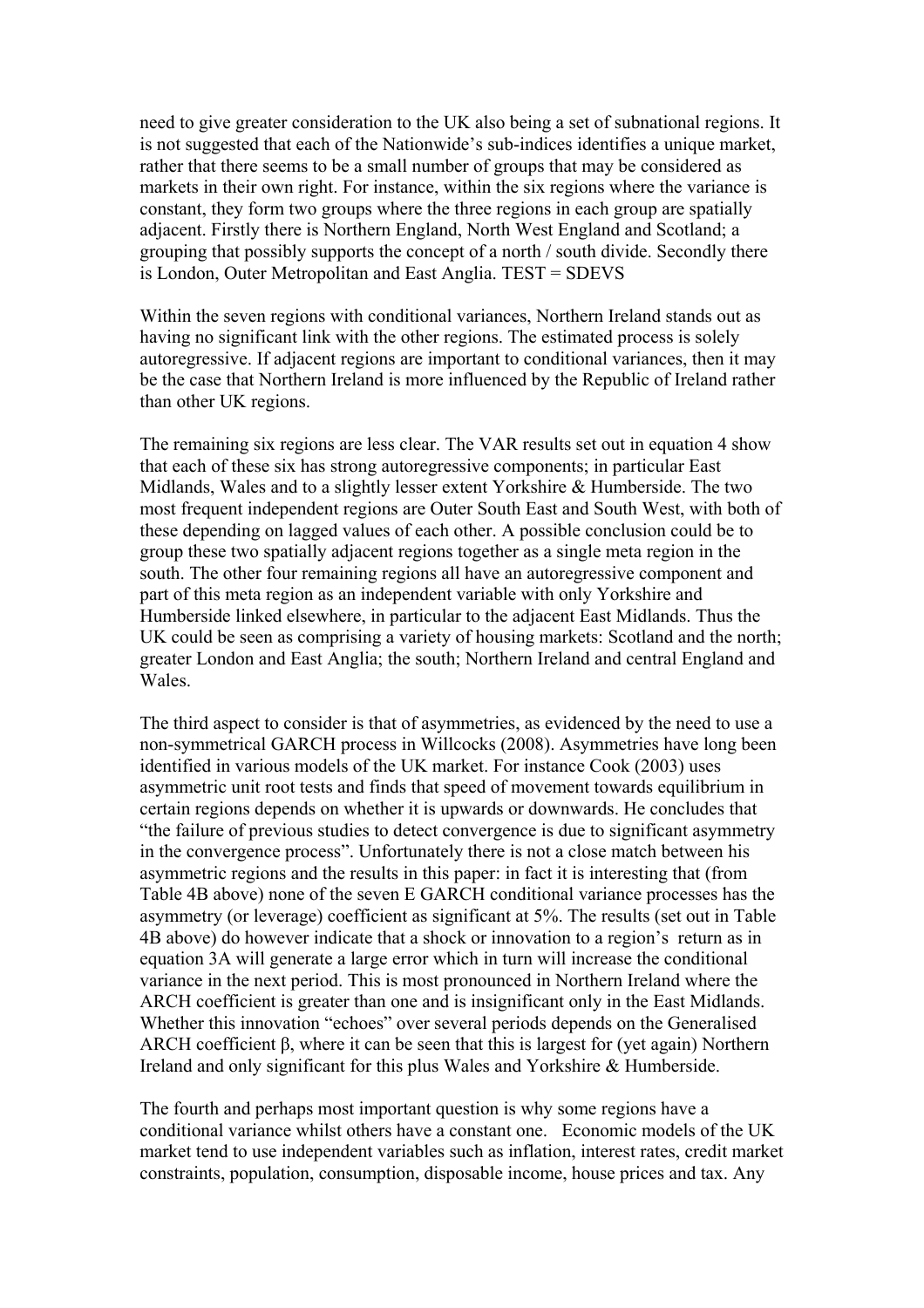attempt to duplicate these models at the regional level suffers immediately from a lack of data at the regional level. Some variables obviously are constant across the country, others do vary and are available whilst others are likely to vary but are not available. One variable that is available for similar regions but over a shorter period than used in this study is unemployed claimant rates. Although the data is not given here, a fairly simple time series analysis of the claimant rates showed that ARCH was present in some regions but not others. Thus it may be the case that the regions where there is conditional variance map onto underlying economic factors that also exhibit ARCH. Hence the conditional variance in a region's housing market is not intrinsic to that region, but is merely a function of the underlying economic factors. The alternative is that it is the region's housing market per se that causes the conditional variance.

#### **Conclusion**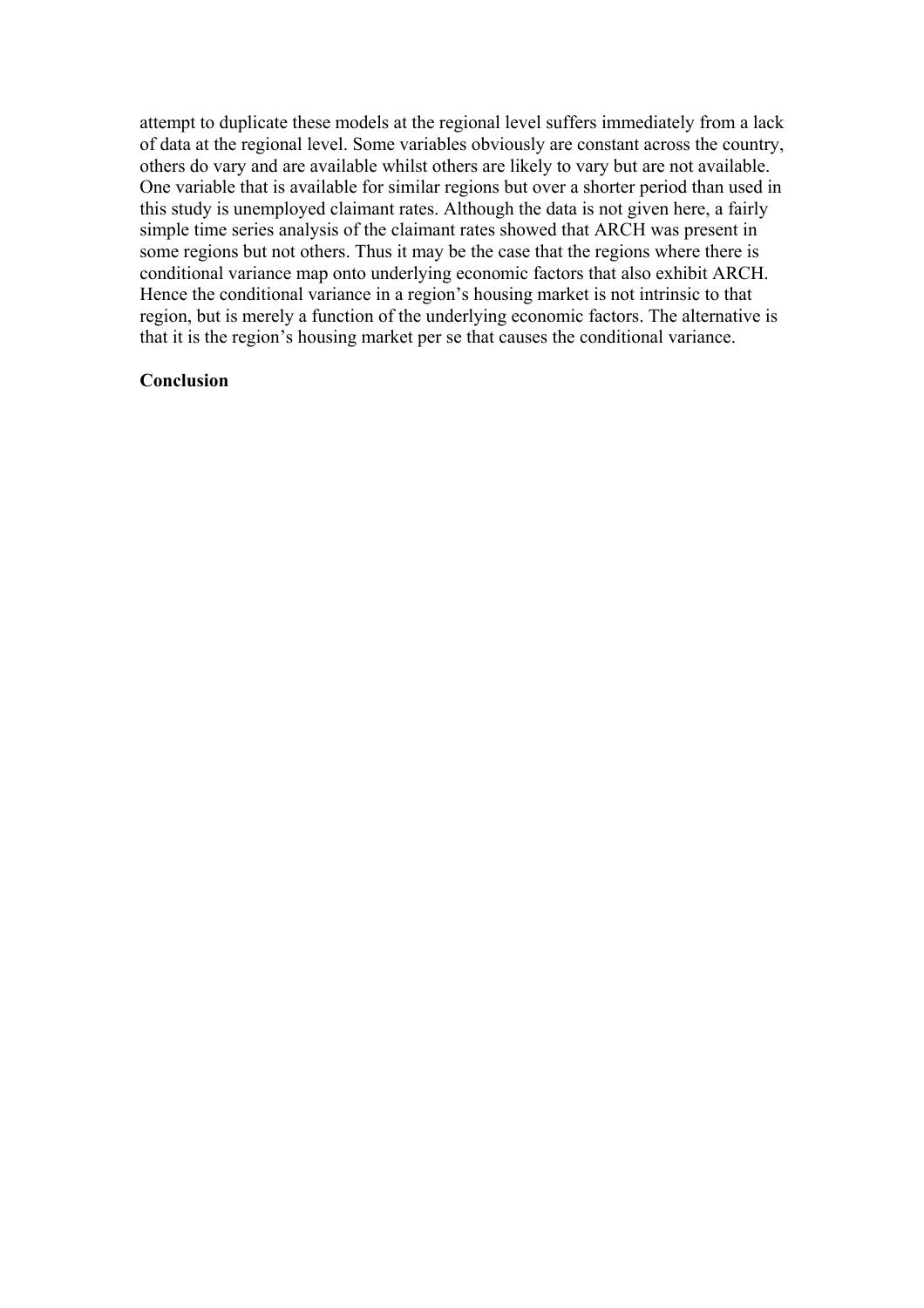Alexander, C. and Barrow, M., 1994. Seasonality and cointegration of regional house prices in the UK. Urban Studies, 31(10), 1667-1689.

Brooks, C. and Hevari, S. M., 1999. The effect of (mis-specified) GARCH filters on the finite sample distribution of the BDS test. Computational Economics, 13, 147- 235.

Caporale, G. M., Ntantaunis, C., Pantelidis, T. and Pittis, N., 2005. The BDS test as a test for the adequacy of a GARCH(1,1) specification: a Monte Carlo study. Journal of Financial Economics, 3(2), 282-309.

Cook, S., 2003. The convergence of regional house prices in the UK. Urban Studies, 40 (11), 2285-2294.

Fernandes, M. and Preumont, P. Y., no date. The finite sample size of the BDS test for GARCH standardized residuals. <http://www2.fgv.br/professor/mfernand/papers/sizebds.pdf>

Hwang, S. and Valls Pereira, P. L., 2006. Small sample properties of GARCH estimates and persistence. The European Journal of Finance, 12(6-7), 473-494.

Jarque, C. M. and Bera, A. K., 1980. Efficient tests for normality, homoscedasticity and serial independence of regression residuals. Economics Letters, 6, 255-259.

Jarque, C. M. and Bera, A. K., 1987. A test for normality of observations and regression residuals. International Statistical Review, 55, 163-172.

MacDonald, R and Taylor, M. P., 1993. Regional house prices in Britain: long-run relationships and short-run dynamics. Scottish Journal of Political Economy, 40 (1), 43-55.

Meen, G., 1999. Regional house prices and the ripple effect: a new interpretation. Housing Studies, 14(6), 733-753.

Mean, G., 2002. The time-series behaviour of house prices: a transatlantic divide?. Journal of Housing Economics, 11, 1-23.

Miller, N. and Peng, L., 2006. Exploring metropolitan housing price volatility. Journal of Real Estate Finance and Economics, 33, 5-18.

Muellbauer, J. and Murphy, A., 1994. Joseph Rowntree Foundation: Housing Research 130.

Perersen, W., Holly, S. and Goering, G., 2002. Housing Research Summary 153, Department of Transport, Local Government and the Regions.

Pollakowski and Ray, (1997) (in Meen)